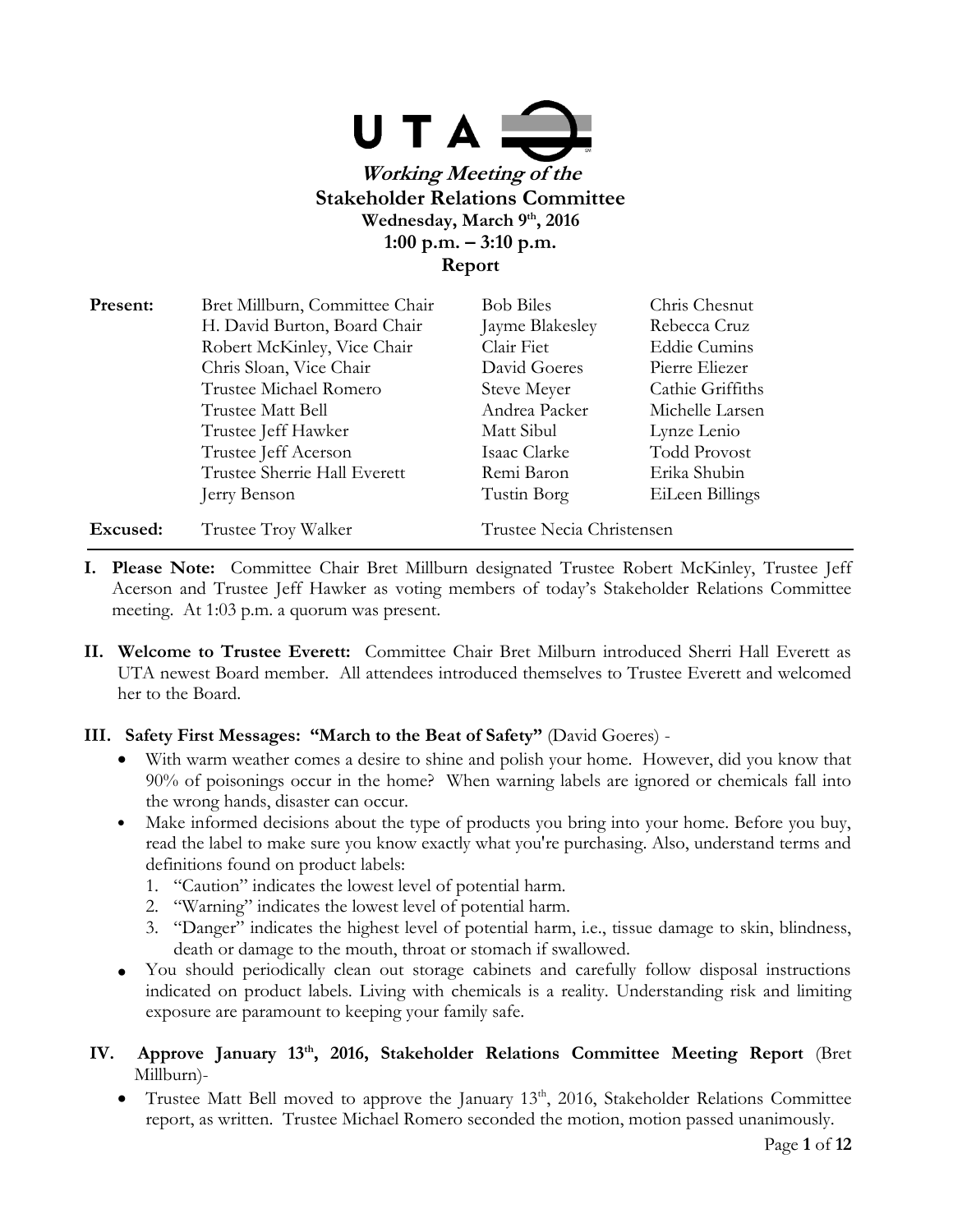# **V. Review of January 2016 Performance Dashboard** (Bret Millburn) -

- Responsible Executive is Andrea Packer, Vice-President of Communications and Customer Focus.
- Core Goal #1 Public Trust and Accountability (**Rating Green**): Create and conduct a state-ofthe-art survey process, combining qualitative and quantitative components designed to gauge sentiment regarding trust, accountability and confidence in UTA.
	- 1. Current Issue: The annual Benchmark Survey was completed, including a qualitative (two focus groups) component as well as a quantitative (telephone/online survey) component. The survey was modified to include additional questions pertaining to the goal. Staff is currently reviewing the results and preparing a report for the Board. Following this step, a companion effort will be developed to specifically target/survey stakeholder groups, including elected officials, business and community leaders.
- Strategic Goal #2 Leverage Technology in Fares (**Rating Green**): Develop and implement a blueprint for a comprehensive fare policy and products focused on electronic fare collection.
	- 1. Recommendation on Distance-Based Fares: As a result of the Fare Policy analysis effort, UTA staff recommended a "no-go" decision on implementation of distance-based fare by mileage structure. This reflects (a) a lack of appeal/appetite for a distance-based fare structure due to concerns about complexity and unpredictability; (b) technology gaps requiring additional development exist, as revealed by the beta test; (c) preliminary modeling analysis shows no ridership benefit from a distance-based fare structure over other fare structures; and (d) additional costs would be incurred by the agency due to implications in paratransit and other support functions within the agency.
	- 2. Based on the information gathered through Fare Analysis Project competed last year from multiple audiences and stakeholders, staff is currently working on UTA's future fare policy, developing a comprehensive multi-year proposal for the public fare structure. The fare proposal is scheduled to be presented in the second quarter of 2016, after which staff will conduct a prop-active public outreach and input effort.

# **VI. 2015 UTA Customer Satisfaction Research/Net Promoter Score Analysis** (Pierre Eliezer, Andrea Packer and Clair Fiet) –

- Net Promoter Score (NPS) is:
	- 1. One key measure that explains how well UTA is doing with our customers. NPS is an index ranging from -100 to 100 that measures the willingness of UTA customers to recommend our services to others.
	- 2. It is used as a proxy for gauging the customer's overall satisfaction with UTA services and the customer's loyalty to our brands.
- Objective of Study:
	- 1. Determine custom net promoter score for fixed route bus, TRAX and FrontRunner.
	- 2. Determine service design and delivery improvements that are likely to increase net promoter score, hence increase customer satisfaction and ridership.
- Methodology:
	- 1. Sample all fixed bus routes
	- 2. Sample all TRAX routes
	- 3. Sample FrontRunner
	- 4. Numbers of completed questionnaires required based on daily ridership and length of each route.
	- 5. Participants selected randomly, so that all riders had equal opportunity to participate in the survey.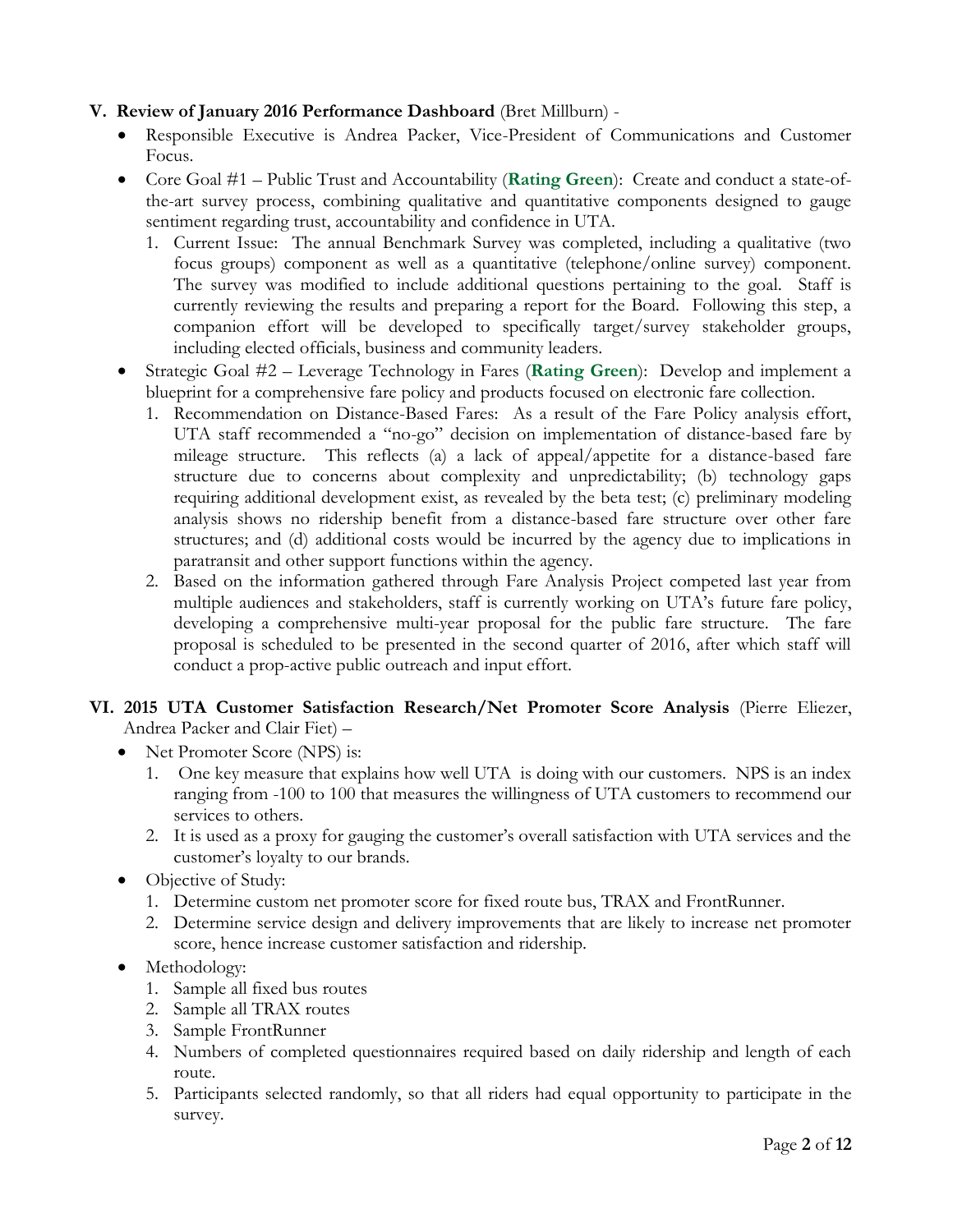- 6. Questions were adjusted to reflect the mode on which each respondent was traveling.
- 7. There were 6,300 riders who participated in the study.

| Sampling Information System-Wide and By Mode |             |             |            |  |
|----------------------------------------------|-------------|-------------|------------|--|
|                                              | FrontRunner | <b>TRAX</b> | <b>BUS</b> |  |
| Confidence Level                             | $99\%$      | $99\%$      | 99%        |  |
| Sample Size                                  | 1,573       | 1,662       | 2,956      |  |
| Error Margin                                 | $3.2\%$     | $3.2\%$     | $2.4\%$    |  |

#### **Net Promoter Score Results:**

- Customer Satisfaction Measured by Net Promoter Score:
	- 1. Question: How likely would you be to recommend (MODE) to family and friends?
	- 2. Formula: NPS = **% promoters** and **-% detractors**. Possible Range: -100 to 100
		- a. FrontRunner Net Promoter Score was 51, compared to 59 during 2013
		- b. TRAX Net Promoter Score was 45, compared to 40 during 2013.
		- c. Fixed Route Bus Net Promoter Score was 27, compared to 24 during 2013.

#### **Gauging Customer Experience Actual vs. Expected Experience:**

- Do you know the arrival time?
	- 1. FrontRunner Proportion was 95%, compared to 93% during 2013.
	- 2. TRAX Proportion was 95%, compared to 93% during 2013.
	- 3. Buses' Proportion was 88%, compared to 92% during 2013.
- On-time Arrival: Does it meet rider's expectation?
	- 1. FrontRunner Proportion was 91%, compared to 96% during 2013.
	- 2. TRAX Proportion was 88%, compared to 92% during 2013.
	- 3. Buses' Proportion was 83.5%, compared to 83% during 2013.
- Station Stop Cleanliness: Does it meet rider's expectation?
	- 1. FrontRunner Proportion was 96%, compared to 97% during 2013.
	- 2. TRAX Proportion was 90%, compared to 91% during 2013.
	- 3. Buses' Proportion was 90%, compared to 89% during 2013.
- Ease of Information: Did the rider easily obtain the schedule information?
	- 1. FrontRunner Proportion was 94%, compared to 90% during 2013.
	- 2. TRAX Proportion was 93%, compared to 91% during 2013.
	- 3. Buses' Proportion was 90%, compared to 89% during 2013.
- Transfer Rate: Did rider have a transfer in?
	- 1. FrontRunner Proportion was 38%, compared to 44% during 2013.
	- 2. TRAX Proportion was 37%, compared to 46% during 2013.
	- 3. Buses' Proportion was 34%, compared to 37% during 2013.
	- 4. Conclusion: Fewer riders are making transfers.
- Timeliness of Transfer: Did this meet rider's expectation?
	- 1. Frontrunner Proportion was 91%, compared to 85% during 2013.
	- 2. TRAX Proportion was 88%, compared to 84% during 2013.
	- 3. Buses' Proportion was 83%, compared to 81% during 2013.
- Courtesy/helpfulness of UTA Employees: Did this meet rider's expectation?
	- 1. FrontRunner Proportion was 96%, compared to 95% during 2013.
	- 2. TRAX Proportion was 92%, compared to 92% during 2013.
	- 3. Buses' Proportion was 92%, compared to 91% during 2013.
- Level of Safety: Did safety level meet rider's expectation?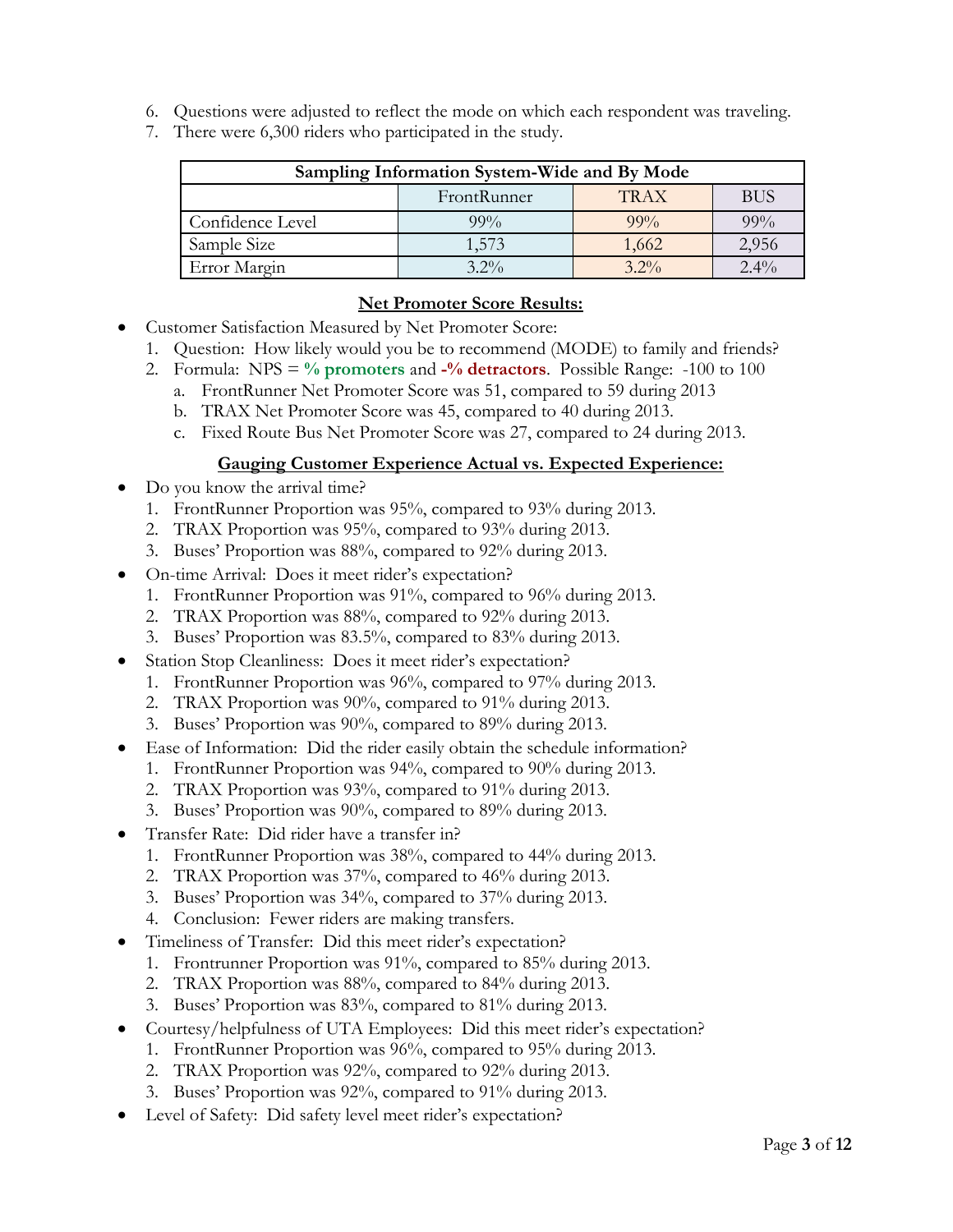- Travel Time: Did travel time meet rider's expectation?
	- 1. FrontRunner Proportion was 90%, compared to 92% during 2013.

1. FrontRunner Proportion was 97%, compared to 96% during 2013. 2. TRAX Proportion was 91.7%, compared to 93% during 2013. 3. Buses' Proportion was 94%, compared to 93% during 2013.

 Electronic Displays on Platform/Vehicle: Were these displays helpful to riders? 1. FrontRunner Proportion was 89%, compared to 88% during 2013.

2. TRAX Proportion was 89%, compared to 93% during 2013.

2. TRAX Proportion was 90%, compared to 94% during 2013. 3. Buses' Proportion was 88.2%, compared to 89% during 2013.

- 3. Buses' proportion was 88%, compared to 90% during 2013.
- Conclusion #1:
	- 1. UTA fixed route bus, TRAX and FrontRunner customers have a positive perspective of those services.
	- 2. This positive perspective has increased system-wide on aggregate.
	- 3. Opportunities for improvement exist for all modes.

#### **Importance/Performance Gap Analysis:**

- Customers' Expectation Gap / Satisfaction Ranking:
	- 1. Green: Customer is satisfied with the corresponding service characteristic.
	- 2. Red: Corresponding service characteristic needs improvement.
- FrontRunner 2015:
	- 1. **Green:** Customer is satisfied with the corresponding service characteristic
		- a. Cleanliness of station
		- b. Smoothness of ride c. Ease of paying fare
	- 2. **Red:** Corresponding service characteristic needs improvement:
		- a. Short wait transfer time
		- b. Availability of seats
		- c. Convenient transfers
		- d. Arriving on time
- TRAX 2015:
	- 3. **Green:** Customer is satisfied with the corresponding service characteristic
		- a. Ease of paying fare
		- b. Cleanliness of station
		- c. Smoothness of ride
	- 4. **Red:** Corresponding service characteristic needs improvement:
		- a. Availability of seats
		- b. Cleanliness of interior
		- c. Convenient transfers
		- d. Arriving on time
- $\bullet$  Buses 2015:
	- 1. **Green:** Customer is satisfied with the corresponding service characteristic:
		- a. Ease of paying fare
		- b. Cleanliness of station
		- c. Smoothness of ride
	- 2. **Red:** Corresponding service characteristic needs improvement:
- 
- 
- d. Friendly, courteous, quick
	-
- e. Cost-effective, affordability
- f. Short wait transfer time
- g. Frequent service

d. Availability of seats e. Cleanliness of interior

h. Travel time

- g. Frequent Service
- d. Friendly, courteous, quick service
- e. Cleanliness of Interior
- 
- e. Travel time
- f. Cost-effective, affordability
- service
- 
- 
- 
-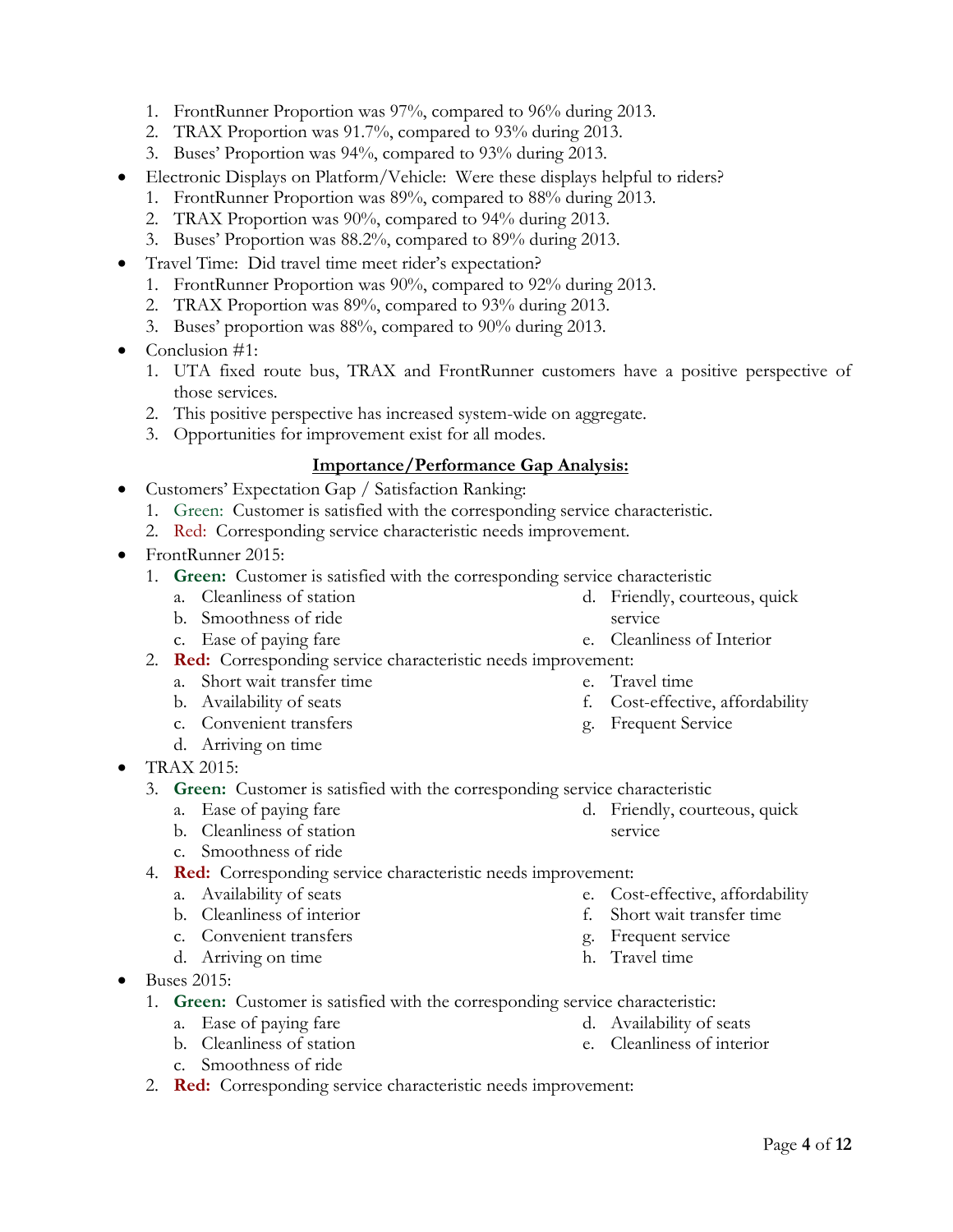- a. Friendly, courteous, quick service
- b. Short wait transfer time
- c. Convenient transfers
- d. Cost-effective, affordability
- e. Arriving on time
- f. Travel time

5. Availability of seats

4. Frequent service

g. Frequent service

4. Cost-effective, affordability

5. Cost effective, affordability

4. Short-wait transfer time 5. Cost-effective, affordability

#### **Top Five Ranking of Desire Improvements FY 2015-2016:**

- FrontRunner:
	- 1. Arriving on time
	- 2. Frequent Service
	- 3. Travel Time
- TRAX:
	- 1. Arriving on time
	- 2. Travel Time
	- 3. Short wait transfer time
- Buses:
	- 1. Arriving on time
	- 2. Frequent Service
	- 3. Travel Time
- Conclusion #2: The top four (4) improvements identified by UTA customers through the importance/performance gap analysis and ranking of desired improvement for all 3 modes are:
	- 1. Arriving on time
	- 2. Frequency of service
- 
- 4. Cost-effective, affordability

# **Price versus Value / Conclusion #3:**

- The improvement of quality service implemented by UTA from 2013 to 2015 has resulted in a 4% increase in customer satisfaction system-wide.
- The Net Promoter Score has increase by two (points) from 2013 to 2015. Net Promoter Score measures the willingness of customers to recommend UTA services to others as an index ranging from -100 to 100.
- UTA services are improving in quality and customer satisfaction, although opportunities for improvement exist for all modes.
- **Action Item: Andrea Packer stated that, in addition to the customer satisfaction survey, UTA also conducts an annual survey regarding Public Opinion and Perception of the organization, as part of the Compliance report. Once completed, Andrea will present the results to the Stakeholder Relations Committee.**

# **VII. Proposition 1 Weber and Davis County Service Enhancements** (Eddie Cumins) –

- Purpose of Presentation: Provide overview and receive constructive feedback.
- Community Involvement:
	- 1. Community Based Outreach has been conducted:
		- a. Rider surveys, both online and onboard.
		- b. Open Houses have been held
		- c. Meetings with elected officials have taken place. Eddie reported that he has met with all 30 mayors in Davis and Weber. Each of these meetings were on a one-on-one basis.
		- d. Market segmentation.
	- 2. Develop Service Strategies:
		- a. Immediate b. Short Term c. Long Term

- 
- 3. Travel time
- 
- 
-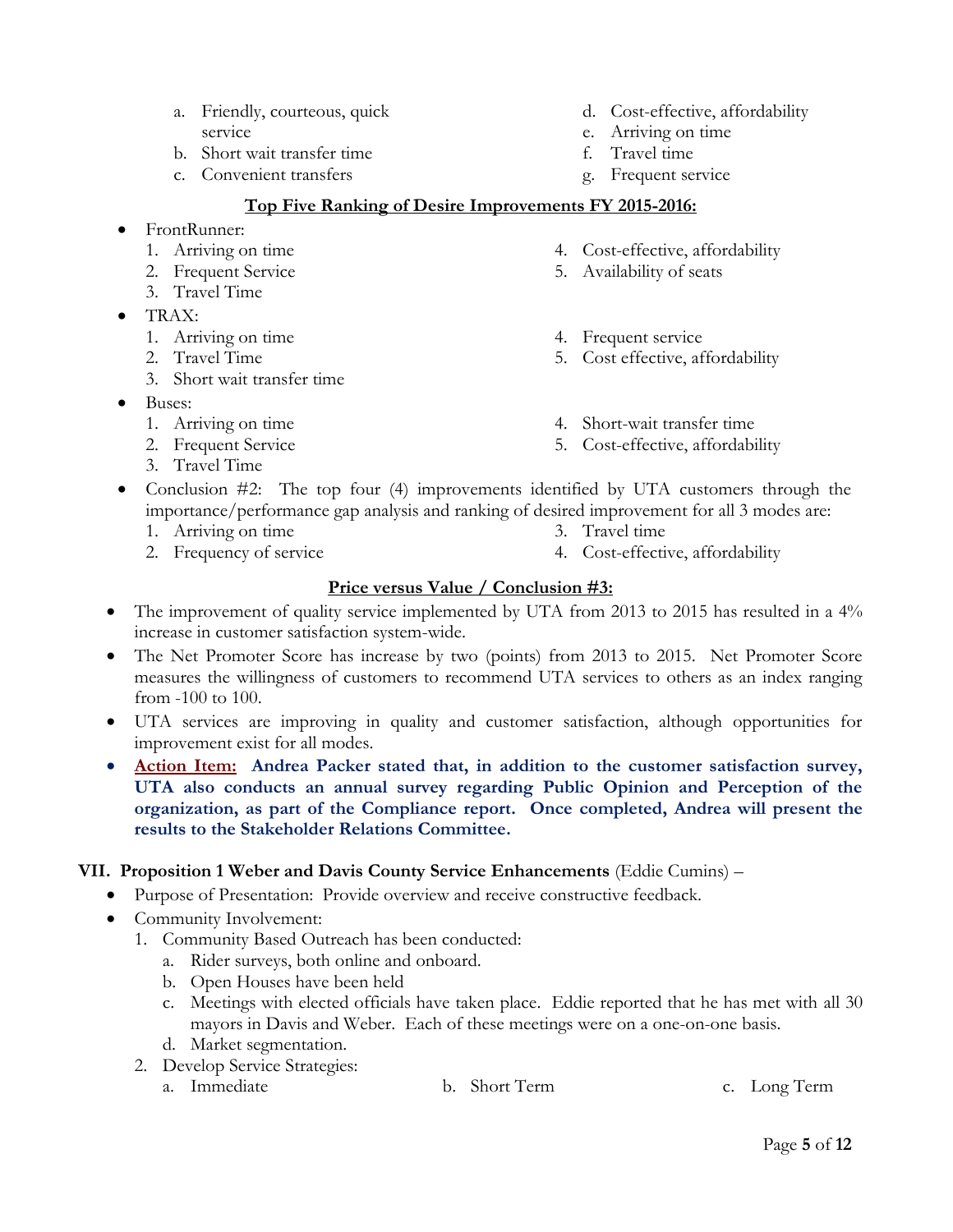- Community Priorities:
	- 1. Service Improvements:
		- a. Increase Span of Service (9:00 p.m. or later)
		- b. Improve frequency (30 minute service or better)
		- c. Provide more weekend service
		- d. Add additional coverage to serve new markets
		- e. Improve system connectivity
		- f. Provide faster more direct service
		- g. Implement demand response programs (coordinated mobility, vanpool, rideshare, etc.)
	- 2. Service Oriented Investments:
		- a. Purchase new buses:
		- b. Install new bus stop shelters and amenities:
		- c. Implement bike share and create new bike trails/lanes
		- d. Wayfinding Improvements (Enhanced signage and information)
- Proposition 1 Service Improvements:
	- 1. Thirty-eight percent (38%) increase in annual bus service:
		- a. 72,620 additional service hours annually
		- b. Two (2) new bus routes
		- c. Six (6) routes with increased weekday span of service (13,760 earlier/later annual hours)
		- d. Two (2) routes with added peak hour service
		- e. 18% increase in annual weekend bus service:
			- $\checkmark$  Four (4) routes with new Sunday service
			- $\checkmark$  Four (4) routes with improved Saturday frequency
			- $\checkmark$  Three (3) routes with improved Sunday frequency
		- f. Two (2) new mobility management programs.
- Proposition 1 Service Oriented Investments:
	- 1. Purchase eighteen (18) new buses:
		- a. Five (5) ski buses
		- b. Four (4) Trolleys
		- 2. \$3 million in Shelters, Sidewalks, Trails, etc. (FY 2016-2018):
			- a. 100+ bus stops improved
			- b. Multiple sidewalk projects
			- c. Multiple bike trail/lane projects
- UTA Proposition 1 Implementation Timeline:
	- 1. FY 2015: Proposition 1 passes in Weber, Davis and Tooele Counties.
	- 2. FY2016: Focus on service enhancements that UTA can control.
		- a. Improved bus stops
		- b. Improved span of service for weekday routes
		- c. Improved weekend service
	- 3. FY 2017:
		- a. Expansion buses added
		- b. Expand frequency on key routes as new buses arrive
		- c. Improved bus stops
		- d. First/Last mile improvements
	- 4. FY 2018:
		- a. Expand frequency on key routes as new buses arrive
		- b. Realize routes with improved destinations
- d. First/Last Mile improvements
- e. Introduce new routes
- f. Demand Responsive Service
- 
- d. Improved bike amenities at bus stops
- e. Bike Share Program

c. Nine (9) regular buses

- 
-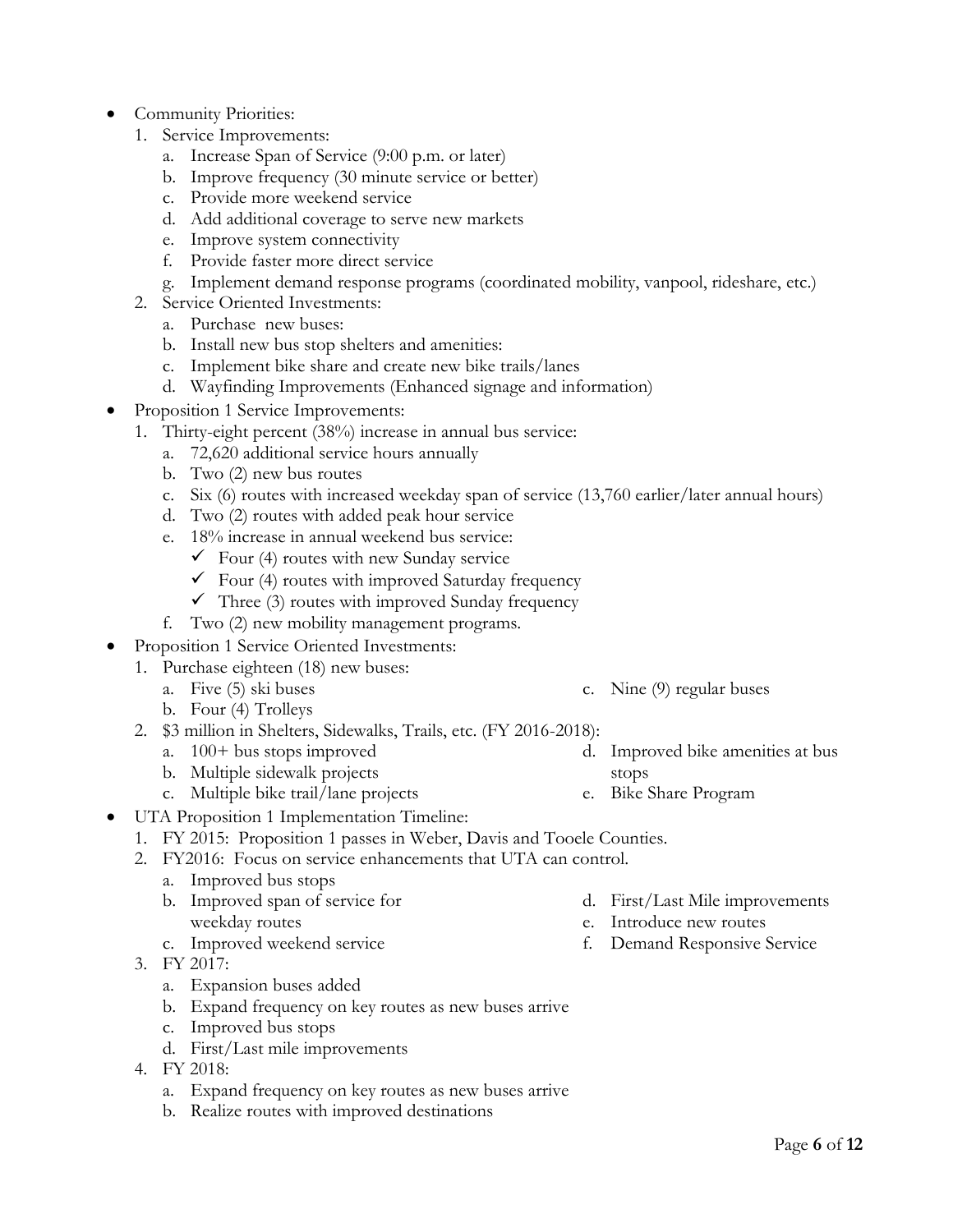- c. Improved bus stops
- d. Improved span of service for weekday and weekend routes
- e. 100% realization of Prop 1 Money for Service.
- FY 2016 Proposition 1 Budget: Sources =  $$4,770,826$  and Uses =  $$4,770,826$ .
	- 1. FY 2016 Service Improvements  $cost = $2,389,896$
	- 2. Weber County FY 2016 Service-Oriented Investment Project Costs = \$745,535
	- 3. Davis County FY 2016 Service-Oriented Investment Project Costs: = \$803,037
- Proposition 1 Funds Distribution:
	- 1. FY 2016:
		- a. Service  $= 50\%$ 
			- b. Shelters and Amenities  $= 32\%$
	- 2. FY 2017:
		- a. Service  $= 71\%$
		- b. Shelters and Amenities  $= 15\%$
		- c. Reserves  $= 6\%$
	- 3. FY 2018:
		- a. Service =  $84\%$
		- b. Capital Buses  $= 12\%$
		- c. Capital Facility =  $2\%$
- Next Steps Communication Strategy:
	- 1. Elected Officials: Get message out, listen to all feedback and then make any necessary adjustments.
		- a. Davis COG on March 16th
		- b. Weber COG on April  $4<sup>th</sup>$
	- 2. Public Open Houses: With this proposal, public input is as important as ever, and a series of open houses to solicit comments from riders in Davis and Weber Counties has been scheduled throughout March and April.
		- a. North Salt Lake City Hall on March  $24<sup>th</sup>$  from 4:30 p.m. 6:30 p.m.
		- b. Ogden Transit Center on March  $31<sup>st</sup>$  from 4:30 p.m. 6:30 p.m.
		- c. North Temple Station on April  $7<sup>th</sup>$  from 4:30 p.m. to 6:30 p.m.
		- d. Clearfield Station on April  $19<sup>th</sup>$  from 3:30 p.m. 5:30 p.m.
		- e. Layton Library on April  $21^{st}$  from 4:30 p.m. to 6:30 p.m.
	- 3. Service Implementation during August 16<sup>th</sup>, 2016 (August Change Day).
- Trustee Matt Bell moved to temporarily move forward with the implementation of four (4) route changes on April Change Day in Davis and Weber Counties, as part of the Proposition 1 program. Trustee Matt Bell included in his motion, that ridership and other expense data should be provided regarding the four routes being implemented.
- Trustee Michael Romero seconded the motion, motion passed.
- **Action Item:** This Service Enhancement Plan is in line with the pledge made last fall by **UTA's Board of Trustees that any funds received from increased sales taxes raised through Proposition 1 would be used to enhance service in counties/cities that passed the resolution.**
- **Action Item: Chair H. David Burton suggested that the Stakeholder Relations Committee review the Board Policy regarding the Reserve Account percentage. They would like to verify where the current amount of 14% originated and if that amount is currently the most appropriate.**
- c. Reserves  $= 14\%$
- d. Capital Facility  $= 4\%$
- d. Capital Buses  $= 6\%$
- e. Capital Facility  $= 2\%$
- d. Reserves  $= 1\%$
- e. Shelters and Amenities = 1%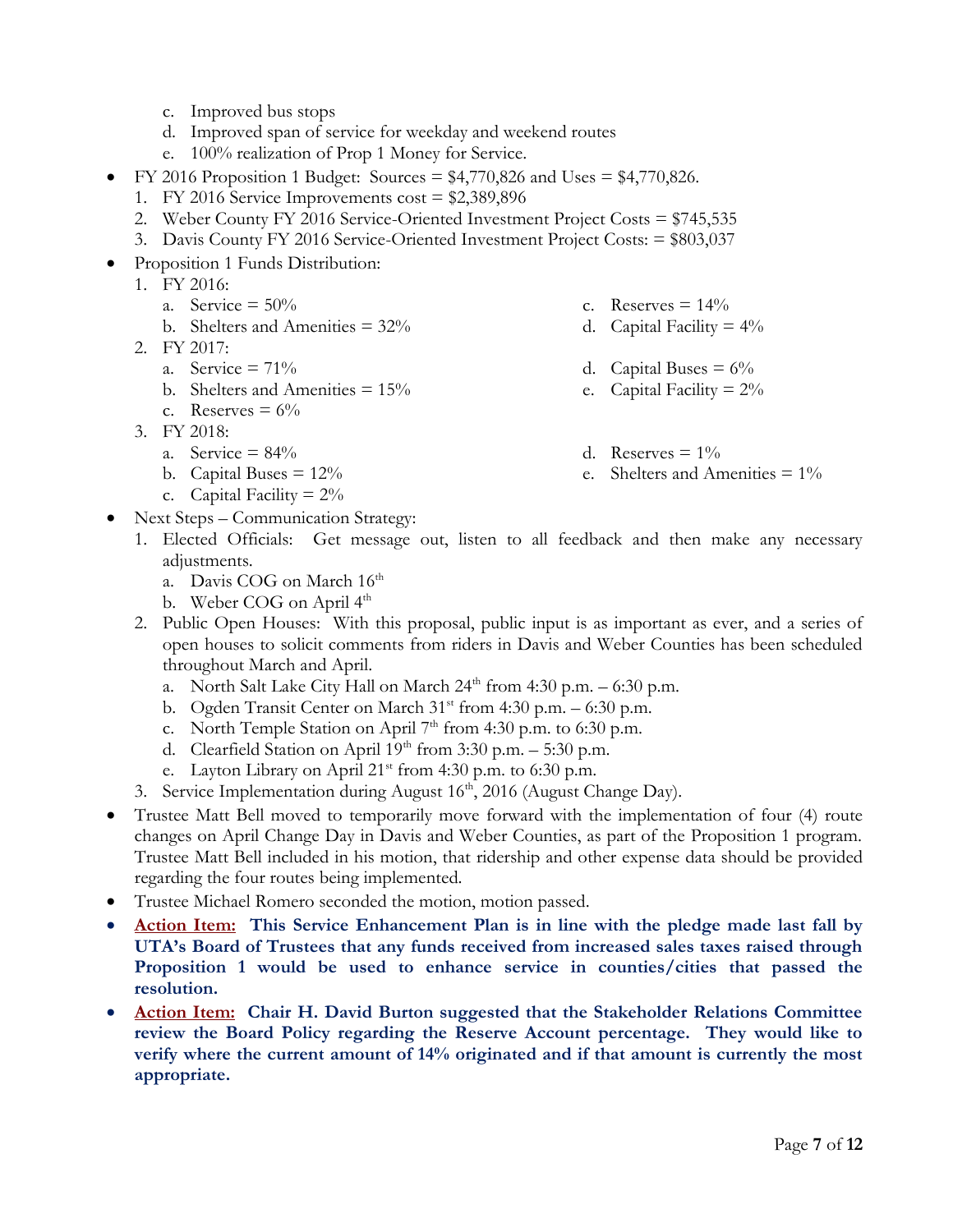- **Action Item: Trustee Matt Bell stated that he would like to talk to the mayors before he gives his final approval to the Service Enhancement plan that was presented at today's Stakeholder Relations Committee meeting.**
- **VIII. Proposition 1 Tooele County Service Improvements** (Chris Chesnut)
	- Proposition 1 Outreach:
		- 1. Community Based Outreach:
			- a. Rider Surveys (Online and Onboard)
			- b. Open Houses
			- c. Meetings with elected officials
			- d. Market segmentation
		- 2. Develop Service Strategies/Plans:
			- a. Immediate b. Short Term c. Long Term

- Tooele County Priorities:
	- 1. Connection with Salt Lake during the middle of the day
	- 2. Increase span of service on local routes
	- 3. Pedestrian and bicycle connections to transit
	- 4. Transit 101: Basic education on transit and how it works in Tooele.
- UTA Proposition 1 Implementation Timeline:
	- 1. FY 2015: Proposition 1 passes in Weber, Davis and Tooele Counties.
	- 2. FY2016:
		- a. Improved bus stops
		- b. Improved span of service for weekday routes
		- c. Demand Responsive Service
		- d. First/Last Mile improvements
		- e. Transit 101 Community Education
		- 3. FY 2017:
			- a. Expansion vehicles added
			- b. Improved bus stops
			- c. First/Last mile improvements
		- 4. FY 2018:
			- a. Introduce new routes and services
			- b. Improved bus stops
			- c. Improved span of service for weekday and weekend routes
			- d. 100% realization of Prop 1 Money for Service.
- Proposition 1 Funds Distribution:
	- 1. FY 2016: The focus on 2016 is to improve amenities of bus stops and bicycle lanes.
		- a. 28% Amenities
		- b. 27% Seniors/Disabled/Low Income Service
		- c. 14% Reserve Requirement
		- d. 13% Fixed Service
	- 2. FY 2017: The focus of 2017 is to deliver service on the street.
		- a. 38% Senior/Disabled/Low Income Service
		- b. 29% Fixed Service
		- c. 9% Amenities
		- d. 9% Reserve Requirement
	- 3. FY 2018: The focus of 2018 is also to deliver service on the street.
		- a. 63% Seniors/Disabled/Low Income Service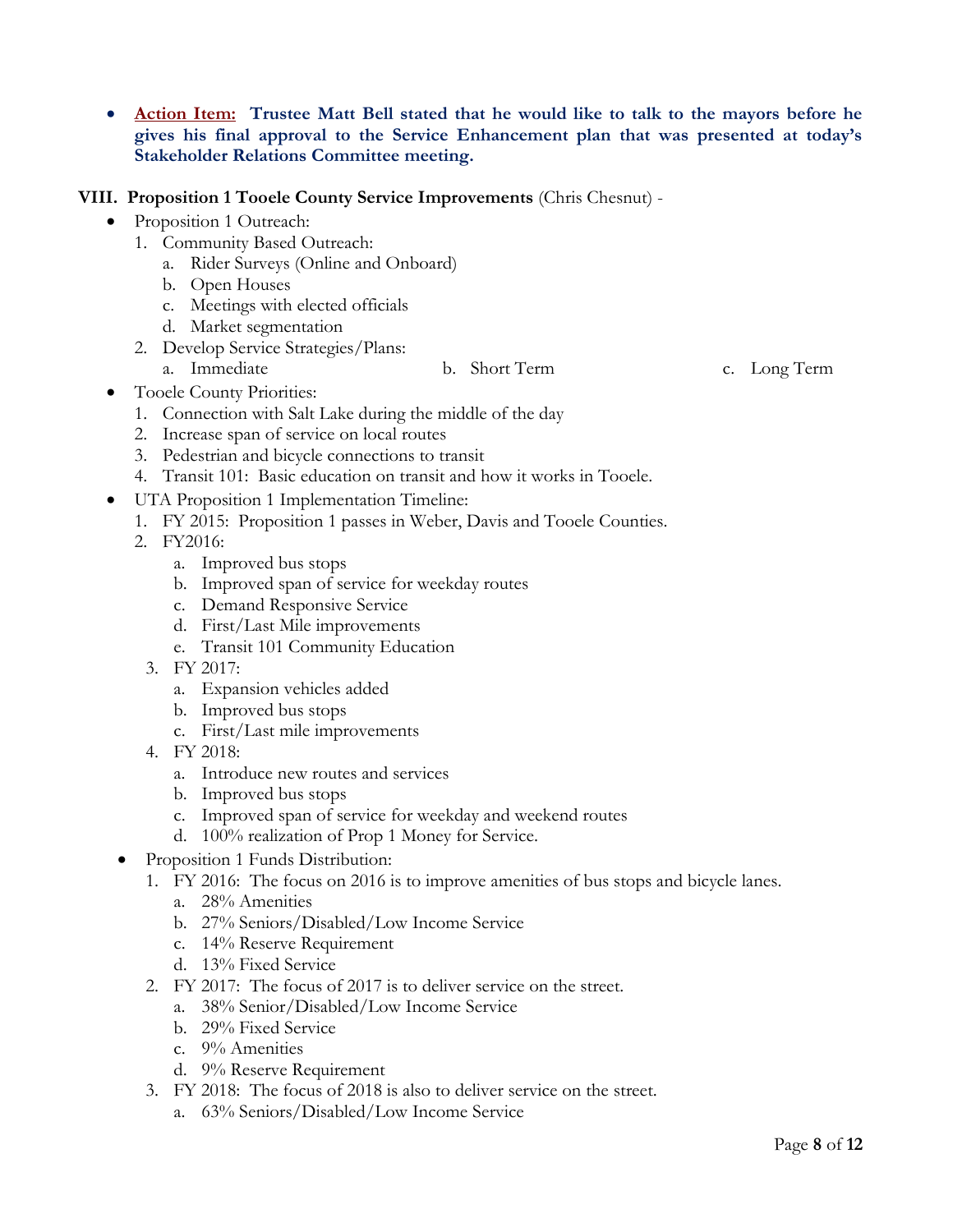- b. 27% Fixed Service
- c. 5% Amenities
- d. 1% Reserve Requirement
- Proposition 1 Service Enhancement Benefits:
	- 1. 83% increase in overall service
	- 2. 100% increase in weekend service
	- 3. 2 routes with improved frequency
	- 4. 20+ bus stops improved
	- 5. Improve bike lanes, sidewalks and other connections to transit
- FY 2016 Implementation Timeline: During May, Shuffle services will implement expanded hours. This service will be provided by a MV1 smaller vehicle that can accommodate two wheelchairs and up to 4 seated passengers. The vehicle will be UTA branded. The shuffle service will be on local route 402 and the hours will be expanded to 7:00 a.m. through 7:00 p.m.

# **IX. January/February 2016 Social Media Report** (Lynze Lenio and Andrea Packer) –

- A copy of January and February's Social Media report was provided in the packet for each Stakeholder Relations Committee member.
- Due to time constraints at today's meeting, the Social Medial report will be postponed until the next Stakeholder Relations Committee meeting.
- **X. April Change Day Hearing Report** (Erika Shubin and Andrea Packer)
	- Proposed Changes:
		- 1. Discontinuation of Routes 836 and 842 in Utah County due to underperformance and low ridership.
		- 2. Redirect resources to increase frequency and service on Routes 833, 834, 821 and 850.
			- a. Increase frequency from 60 minutes 30 minutes on Routes 833 and 834.
			- b. Add trips to Routes 821 and 850 during peak periods.
		- 3. Consider use of Flex routes in areas that would be better served by the on-demand service..
		- 4. Minor adjustment to timing and routes to increase operational efficiency.
	- Public Outreach and Comment:
		- 1. Public comment period held December  $18<sup>th</sup>$ , 2015 to February  $5<sup>th</sup>$ , 2016.
		- 2. Multiple activities conducted to inform riders and solicit comments, including:
			- a. Public hearing notice was published in the *Provo Daily Herald*, on the state website and on UTA's website.
			- b. A formal public open house was held on January  $5<sup>th</sup>$ , 2016 at the Provo City Library.
			- c. Comments were accepted via UTA's website, via email at [hearingofficer@rideuta.com,](mailto:hearingofficer@rideuta.com) through the email and by phone through UTA's Customer Service Department.
		- 3. Notices placed on affected bus routes to inform riders of the proposed changes and for opportunities to provide comment.
		- 4. Personal contact made with the customers on the affected routes; alternative transportation solutions for affected riders are being discussed.
		- 5. Proposed changes presented to Utah County local elected officials at the February meeting of the Utah County Regional Planning Committee.
	- Summary of Comments:
		- 1. Total of four (4) comments received:
			- a. Two comments received at the open house.
			- b. Two comments received via email.
		- 2. One commenter was in favor of the changes due to the increased service on other routes.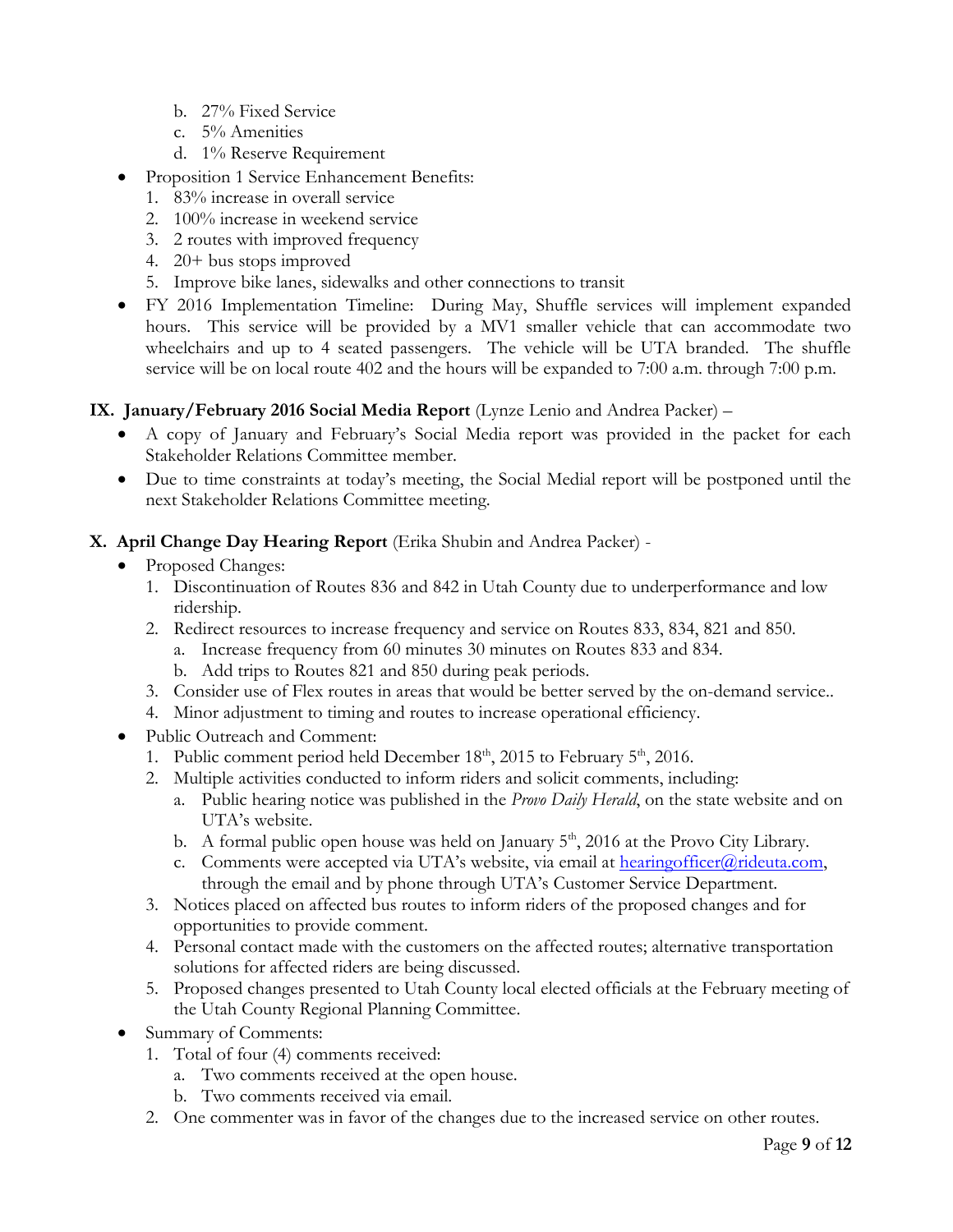- 3. One commenter was disappointed, but understood the reasons for the changes after discussion with staff.
- 4. One commenter opposed the change due to personal hardship; staff is work on alternative solution.
- 5. One comment was unrelated to the proposal.
- Results of Changes:
	- 1. Increased operational efficiency by redirecting resources to more productive routes.
	- 2. Projected ridership increase of 30,000 boardings annually.
	- 3. Improved access for approximately 15400 more low income and minority residents.

# **XI. FY 2016 Utah State Legislative Update** (Matt Sibul and Jayme Blakesley) –

- Overall Legislative Strategy and Engagement Guidelines:
	- 1. Build and rebuild trust with legislators. Reinforce changes and reforms that have been made and are in process at the agency.
	- 2. Educate, inform and listen. UTA is not sponsoring or leading out on any legislative items this session. Staff will be there to support the Authority's partners, answer questions and to be helpful.
	- 3. Be present: Board of Trustees and executive staff presence at the sessions will be key to the agency's success.
	- 4. Be Communicative: Coordination and messaging are important. After noteworthy interactions, meet back with Jerry Benson, Jayme Blakesley, Michelle Larsen or Matt Sibul.
	- 5. Convey the message that Proposition I Implementation Plans are Moving Forward. Staff is meeting with elected officials of Davis, Weber and Tooele Counties to get input. Final technical plans are being drafted and UTA will be going back out for more input as the agency plans on rollout out Phase One in the third quarter of 2016.
- UTA has been watching various bills that would decrease funding resources or otherwise affect the agency. Some of these bill include:
	- 1. H.B. 209 Public Transit District Board County Appointment Amendments: This bill amends the membership of a public transit district board of trustees for a public transit district with more than 200,000 people residing within the boundaries of the public transit district, and makes conforming changes. This bill would add 2 additional UTA Board members. This bill is put forward by Salt Lake County. Both of the 2 new Board members would go toward Salt Lake County. Also, Senator Harper is attempting to tag onto this bill and has the potential to do greater restructure UTA's governance. There is an understanding that a compromise has been reached by Representative Anderson and Senator Harper. There is a possibility that the Senate will propose an amendment that would only add one additional voting member to UTA's Board of Trustees.
	- 2. H.B. 122 Sales Tax Exemption for Public Buildings Contractors. This bill amends the sales and use tax exemption for construction materials purchased by or on behalf of the state, its institutions, or its political subdivisions. Matt Sibul has requested additional accounting information from Bob Biles in regards to this bill.
	- 3. H.B. 243 Public Transit District Officers Amendments: This bill modifies the Public Transit District Act by amending provisions relating to public transit district officers. This bill provides that the requirement that a public transit district have an internal auditor as an officer of the district only applies to certain public transit districts.
	- 4. S.B. 94 Law Enforcement us of Body Cameras. This bill modifies the Utah Code of Criminal Procedure to address the use of body cameras by law enforcement officers.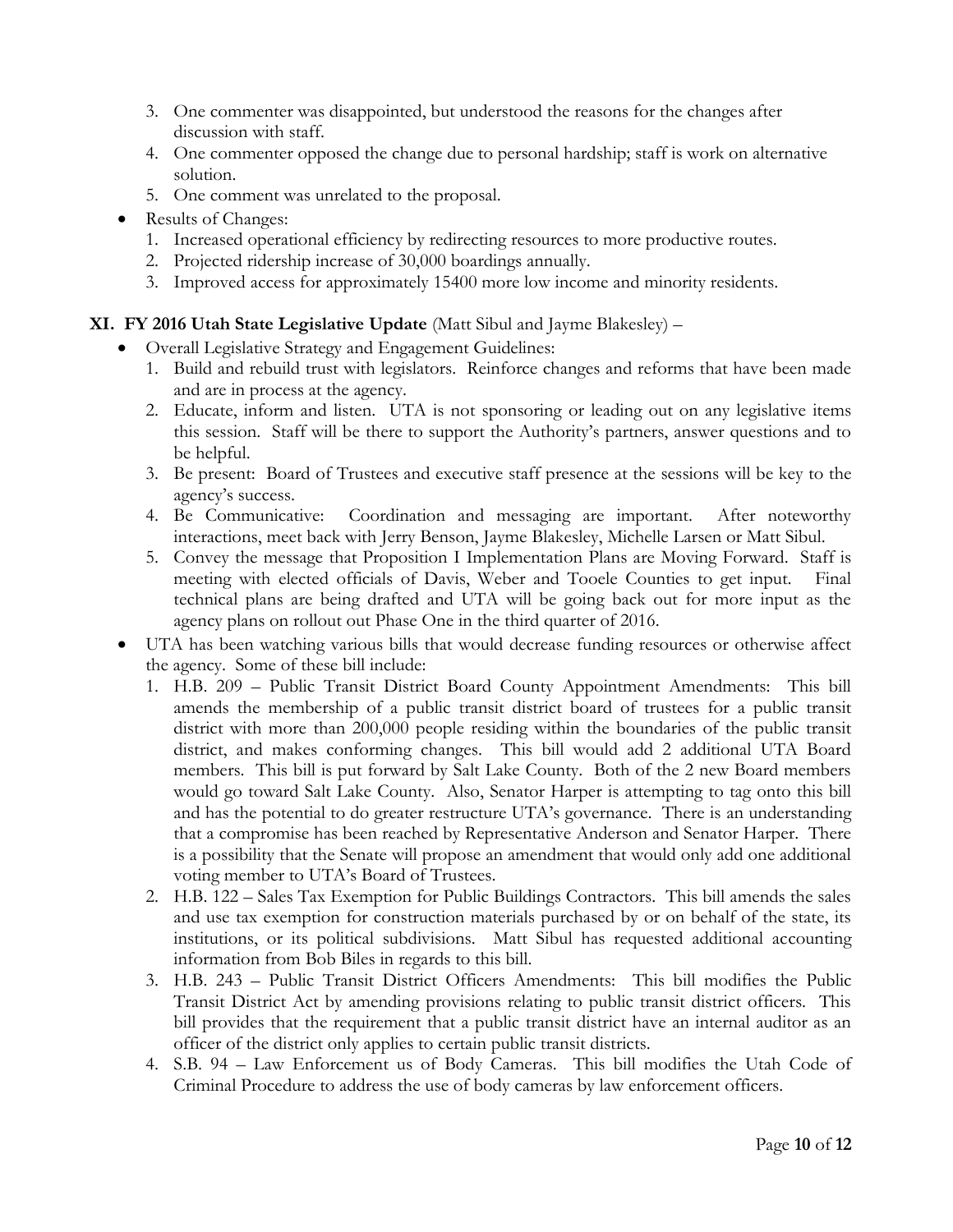- 5. H.B. 300 S1 Body Cameras for Law Enforcement Officers: This bill provides that a law enforcement agency that uses cameras worn by law enforcement officers shall have a written policy governing the use of cameras that meets or exceeds the minimum guidelines provided.
- 6. H.B. 64 Fees for Government Records Requests: This bill modifies provisions of the Government Records Access and Management Act relating to fees charged for records.
- 7. H.B. 67 Weapons on Public Transportation: This bill eliminates the prohibition of carrying a firearm on a bus with no criminal intent.
- 8. H.B. 215 S1 Local Option Sales and Use Tax Amendments (sponsored by Representative Brian M. Greene): This bill enacts a local sales and use tax for highways and public transit. This bill authorizes a county to impose a local option sales and use tax for highways and public transit; address the use of revenue collected from the local option sales and use tax for highways and public transit; requires a political subdivision that receives certain sales and use tax revenue to make technical corrections. Utah Lawmakers defeated this bill in Committee.
- 9. H.B. 168 Transportation Funding Modifications: This bill modifies the Transportation Code by amending provisions relating to the County of the First Class Highway Projects Fund.
- 10. H.B. 183 County Option Sales and Use Tax for Highways and Public Transit Amendments. This bill modifies the Sales and Use Tax Act by amending provisions relating to the county option sales and use tax for highways and public transit and makes technical and conforming changes.
- 11. H.B. 215 S1 Local Option Sales and Use Tax Amendments: This bill enacts a local option sales and use tax for highways and public transit; addresses the use of revenue collected from the local option sales and use tax for highways and public transit; requires a political subdivision that receives certain sales and use tax revenue to submit certain information in audits, reviews compilations, or fiscal reports; and makes technical corrections.
- 12. H.B. 282 State Contractor Employee Health Coverage Amendments: This bill addresses employee health insurance requirements for state contractors. This bill amends the types of contracts that trigger a state contractor's employee health insurance requirements; amends provisions for a state contractor to demonstrate compliance; amends employee health insurance requirements; and makes technical changes.
- 13. H.B. 347 Local and Special Service District Amendments: This bill amends provisions related to local and special service districts.
- 14. S.B. 80 Infrastructure Funding Amendments: The Senate gave its final approval to a bill that could transfer nearly a half-billion dollars from transportation to water projects over the next eleven years.
- 15. S.B. 184 Procurement Code Modifications: This bill modifies provisions relating to the Utah Procurement Cod; adds definitions; rearranges some procurement provisions; modifies provisions relating to the head of a procurement unit with independent procurement authority; modifies exemptions from the procurement code; rewrites provisions relating to requests for statement of qualifications and approved vendor lists; authorizes a procurement unit to establish price based on specified established terms; modifies provisions relating to correcting immaterial errors in a solicitation and clarifying information in a solicitation response; modifies duties and responsibilities of the chief procurement officer.
- 16. Depot District: UTA is working to preserve the \$2 million dollars appropriated during 2015 to help fund the Depot District. UTA is working to get intent language in Appropriations to preserve that funding.
- 17. Criminal Background Investigation: Staff is watching a bill that would prohibit UTA from conducting criminal background investigations and asking job applicants if they have a